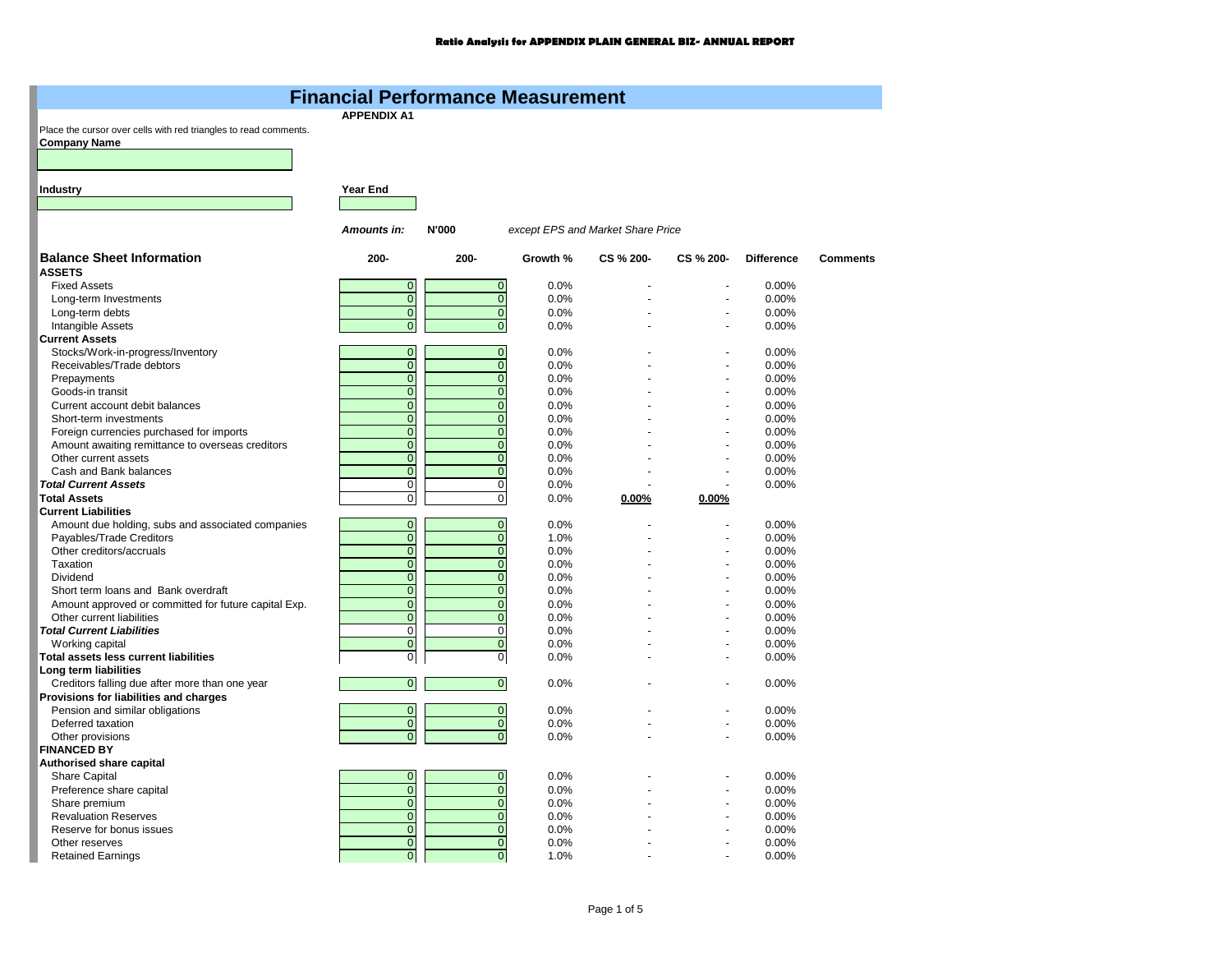### **Ratio Analysis for APPENDIX PLAIN GENERAL BIZ- ANNUAL REPORT**

| <b>Total Equity/Shareholder's funds</b><br><b>Total Liabilities &amp; Equity</b><br><b>Net Working Capital</b> | 0<br>$\mathbf 0$<br>$\Omega$ | 0<br>$\mathbf 0$<br>$\Omega$ | 0.0%<br>0.0%<br>0.0% | 100.00%   | 100.00%  | 0.00%             |
|----------------------------------------------------------------------------------------------------------------|------------------------------|------------------------------|----------------------|-----------|----------|-------------------|
| <b>Income Statement Information</b>                                                                            | $200 -$                      | $200 -$                      |                      | CS % 200- | CS% 200- | <b>Difference</b> |
| Turnover                                                                                                       | $\mathbf 0$                  | $\mathbf{0}$                 | 0.0%                 | 100.00%   | 100.00%  |                   |
| Cost of Sales                                                                                                  | $\overline{0}$               | $\Omega$                     | 0.0%                 |           |          | 0.00%             |
| <b>Gross Profit</b>                                                                                            | $\mathbf 0$                  | 0                            | 0.0%                 |           |          | 0.00%             |
| <b>Distribution costs</b>                                                                                      | $\overline{0}$               | $\mathbf{0}$                 | 0.0%                 |           |          | 0.00%             |
| Administrative expenses                                                                                        | $\mathbf 0$                  | $\Omega$                     | 0.0%                 |           |          | 0.00%             |
| <b>Operating profit</b>                                                                                        | $\overline{0}$               | 0                            | 0.0%                 |           |          | 0.00%             |
| Share of profit from associate companies                                                                       | $\overline{0}$               | $\overline{0}$               | 0.0%                 |           | ٠        | 0.00%             |
| Interest income                                                                                                | $\overline{0}$               | $\Omega$                     | 0.0%                 |           |          | 0.00%             |
| Other incomes                                                                                                  | $\overline{0}$               | $\mathbf{0}$                 | 0.0%                 |           |          | 0.00%             |
| Profit/(Loss)on ord activites before int & taxes                                                               | $\overline{0}$               | 0                            | 0.0%                 |           |          | 0.00%             |
| Interest payable and other similar charges                                                                     | $\overline{0}$               | $\Omega$                     | 0.0%                 |           |          | 0.00%             |
| Amortization of intangible assets                                                                              | $\overline{0}$               | $\Omega$                     | 0.0%                 |           |          | 0.00%             |
| Profit/(Loss) on ord activities b/4 tax & Exc items                                                            | $\mathbf 0$                  | $\mathbf 0$                  | 0.0%                 |           |          | 0.00%             |
| Exceptional items gains / losses                                                                               | $\overline{0}$               | $\mathbf{0}$                 | 0.0%                 |           |          | 0.00%             |
| Taxation                                                                                                       | $\overline{0}$               | $\mathbf{0}$                 | 0.0%                 |           | L,       | 0.00%             |
| Profit on ord act after tax and exceptional items                                                              | $\mathbf 0$                  | $\Omega$                     | 0.0%                 |           | ٠        | 0.00%             |
| Extra-ordinary activities                                                                                      | $\overline{0}$               | $\overline{0}$               | 0.0%                 |           | L,       | 0.00%             |
| Profit after tax                                                                                               | $\overline{0}$               | $\mathbf 0$                  | 0.0%                 |           | L,       | 0.00%             |
| General reserve b/f                                                                                            | $\overline{0}$               | $\Omega$                     | 0.0%                 |           | ٠        | $0.00\%$          |
| Prior year adjustment                                                                                          | $\overline{0}$               | $\Omega$                     | 0.0%                 |           | ٠        | 0.00%             |
| <b>APPROPRIATION</b>                                                                                           |                              |                              |                      |           |          |                   |
| Reserve for bonus issues                                                                                       | $\overline{0}$               | $\mathbf{0}$                 | 0.0%                 |           |          |                   |
| Dividend                                                                                                       | $\overline{0}$               | $\Omega$                     | 0.0%                 |           |          |                   |
| General reserve carried forward                                                                                | $\Omega$                     | $\Omega$                     | 0.0%                 |           |          |                   |
| EPS in kobo (actual)                                                                                           | 0.00                         | 0.00                         | 0.0%                 |           |          |                   |
| DPS in kobo (actual)                                                                                           | 0.00                         | 0.00                         | 0.0%                 |           |          |                   |
| EPS in kobo (adjusted)                                                                                         | 0.00                         | 0.00                         | 0.0%                 |           |          |                   |
| DPS in kobo (adjusted)                                                                                         | 0.00                         | 0.00                         | 0.0%                 |           |          |                   |
| MPPS in kobo (as at year end)                                                                                  | 0.00                         | 0.00                         | 0.0%                 |           |          |                   |
| <b>Cash Flow Statement Information</b>                                                                         |                              |                              |                      |           |          |                   |
| Net Cash Flow from Operating Activities                                                                        | $\mathbf 0$                  | $\mathbf{0}$                 | 0.0%                 |           |          |                   |
| Net Cash flow from Investing Activities                                                                        | $\overline{0}$               | $\mathbf{0}$                 | 0.0%                 |           |          |                   |
|                                                                                                                |                              |                              |                      |           |          |                   |

Net Cash flow from financing Activities **0 0 0.0%** Cash and Cash equivalents for the year **0** 0.0% Cash and Cash equivalents for the year **0** 0.0%<br>
Cash and Cash equivalents at the beginning 0.0% Cash and Cash equivalents at the beginning and Cash equivalent at the end of 0 0.0% Cash and Cash equivalent at the end 0 0.0% Cash and Cash equivalent at the end

## **Notes to the accounts information**

| <b>Operating Expenses</b>                      |  |
|------------------------------------------------|--|
| Total Number of Staff                          |  |
| <b>Total Staff Cost</b>                        |  |
| Number of Selling and Marketing Staff          |  |
| Average Stock(Times)                           |  |
| Average Stock (Period)                         |  |
| Average Trade Debtors (Times)                  |  |
| Average Trade Debtors (Period)                 |  |
| Average Trade Creditors (Times)                |  |
| Average Trade Creditors (Period)               |  |
| <b>Credit Purchases</b>                        |  |
| Number of ordinary shares ranking for dividend |  |

| $\overline{0}$ | $\mathbf{0}$   |
|----------------|----------------|
| $\frac{0}{0}$  | $\overline{0}$ |
|                | $\overline{0}$ |
| $\overline{0}$ | ñ              |
| $\overline{0}$ | Ò              |
| $\overline{0}$ | Ō              |
| $\overline{0}$ | Ċ              |
| $\overline{0}$ | ٢              |
| $rac{1}{0}$    | 0              |
|                | $\overline{0}$ |
|                | $\overline{0}$ |
| $\overline{0}$ | ń              |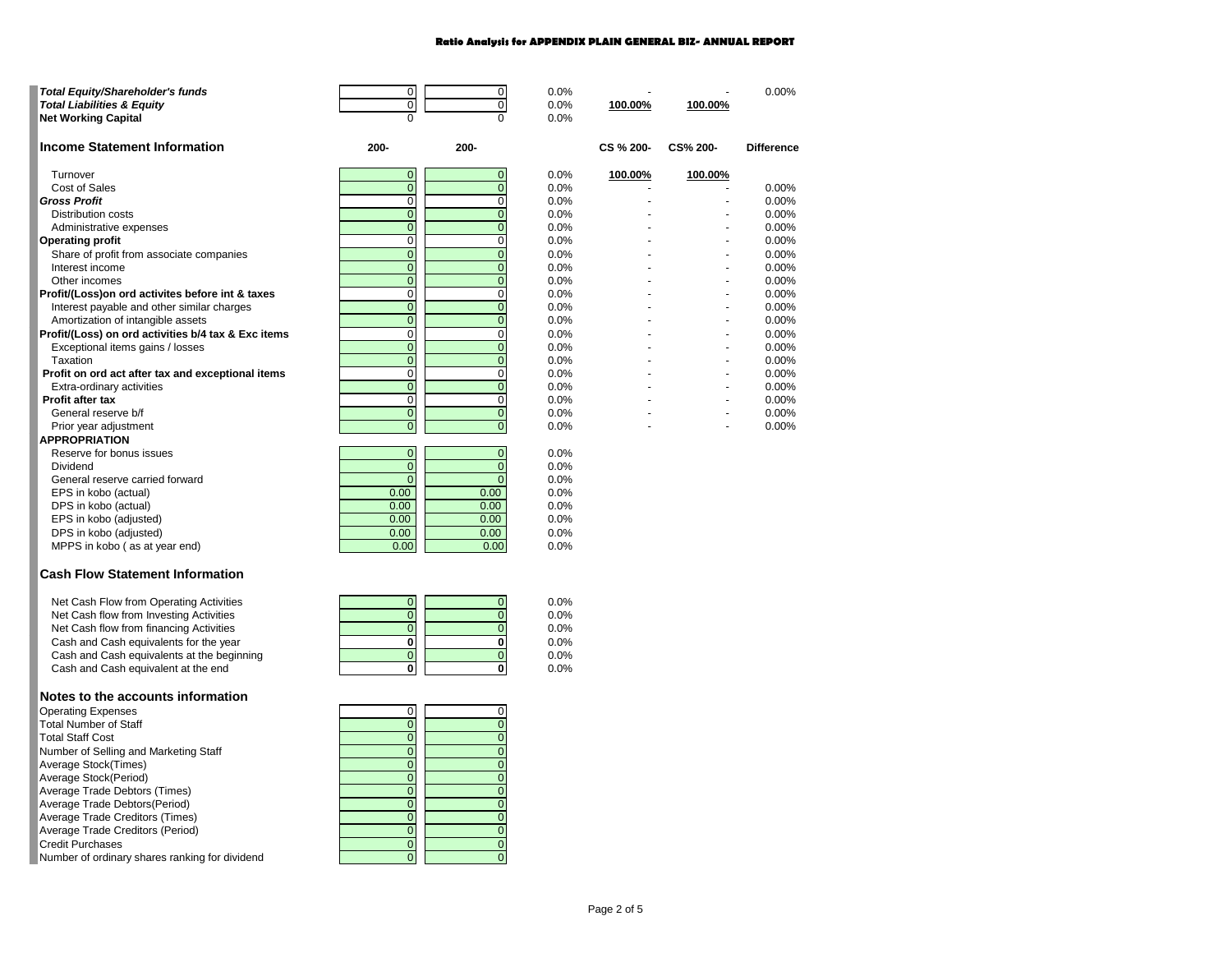**Ratio Analysis for APPENDIX PLAIN GENERAL BIZ- ANNUAL REPORT**

L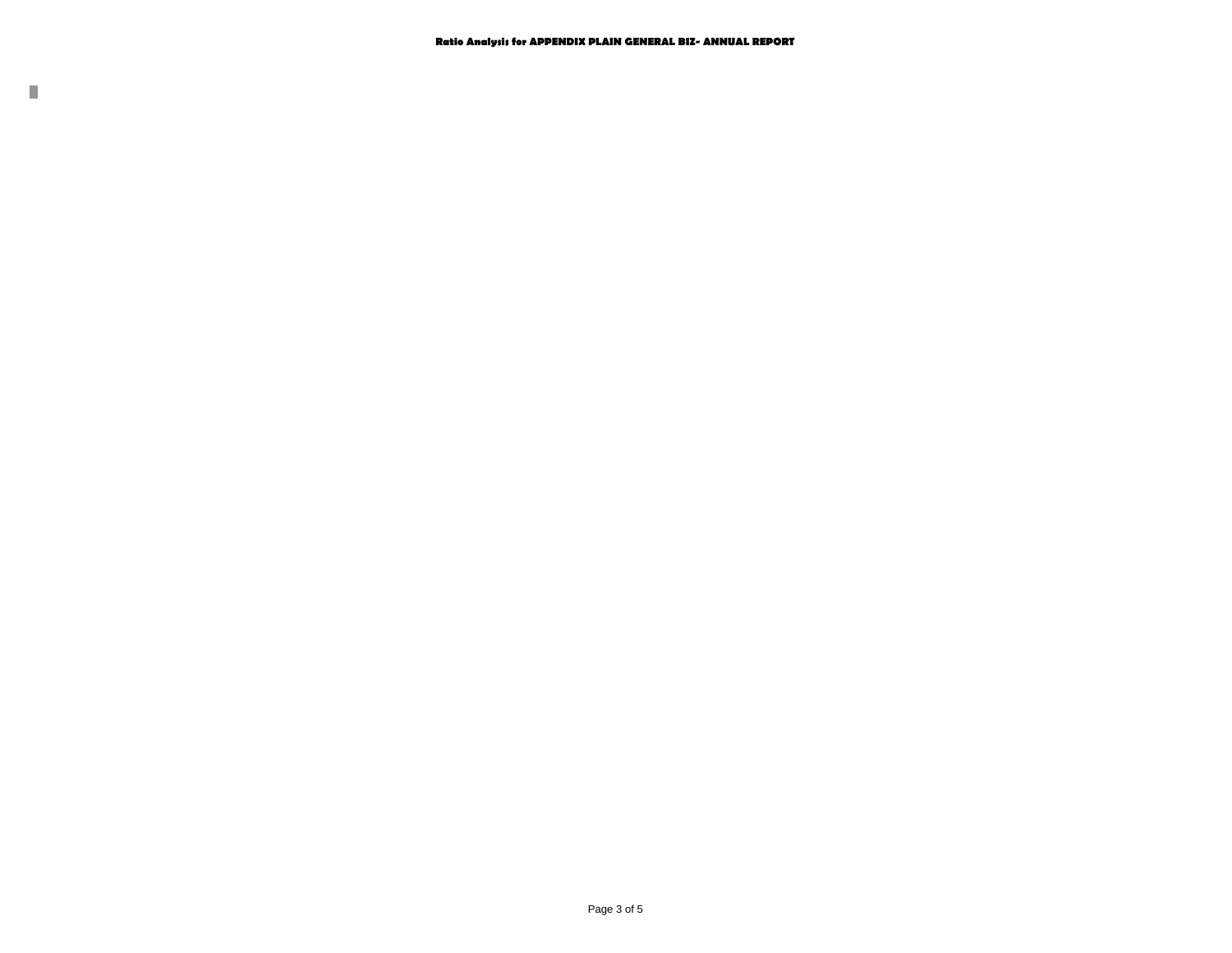# **Financial Performance Measurement**

**Company Name** Place the cursor over cells with red triangles to read comments.

| Industry                                                  | Year End |          |              |
|-----------------------------------------------------------|----------|----------|--------------|
| <b>Financial Ratios</b>                                   | $200 -$  | $200 -$  |              |
| <b>Liquidity Ratios</b>                                   |          |          | Change (%)   |
| <b>Current Ratio</b>                                      | 0.00     | 0.00     | 0.0%         |
| Quick Ratio (Acid-test)                                   | 0.00     | 0.00     | 0.0%         |
| <b>Efficiency Ratios</b>                                  |          |          |              |
| Asset Turnover (times)                                    | 0.00     | 0.00     | 0.0%         |
| Stock Turnover (times)                                    | 0.00     | 0.00     | 0.0%         |
| Stock Turnover period                                     | 0.00     | 0.00     | 0.0%         |
| Receivables Turnover (times)                              | 0.00     | 0.00     | 0.0%         |
| Receivables Turnover (days)                               | 0.00     | 0.00     | 0.0%         |
| Payable Turnover (times)                                  | 0.00     | 0.00     | 0.0%         |
| Payables Turnover (days)                                  | 0.00     | 0.00     | 0.0%         |
| Sales to fixed assets (times)                             | 0.00     | 0.00     | 0.0%         |
| Turnover per staff (Naira)                                | 0.00     | 0.00     | 0.0%         |
| Turnover per selling and marketing staff (Naira)          | 0.00     | 0.00     | 0.0%         |
| Average Emolument Per Staff (N)                           | 0.00     | 0.00     | 0.0%         |
| <b>Total Staff Cost to Turnover Ratio</b>                 | 0.00     | 0.00     | 0.0%         |
| Operating Cost Per Staff (N)                              | 0.00     | 0.00     | 0.0%         |
| Turnover Per Staff Cost (N)                               | 0.00     | 0.00     | 0.0%         |
| Distribution Expences/Turnover (%)                        | 0%       | 0%       | 0.0%         |
| Administrative Expenses/Turnover (%)                      | 0%       | 0%       | 0.0%         |
| Distribution Expences/Operating Expences %                | $0\%$    | 0%       | 0.0%         |
| Administrative Expenses/Operating Expences (%)            | 0%       | 0%       | 0.0%         |
| Interest and other similar charges/Operating Expenses (%) | 0%       | 0%       | 0.0%         |
|                                                           |          |          |              |
| <b>Profitability Ratios</b>                               |          | 0%       | 0.0%         |
| Return on Assets (ROA)                                    | 0%       |          |              |
| Return on Equity (ROE)                                    | 0%       | 0%       | 0.0%         |
| Return on Capital Employed (ROCE)                         | 0%<br>0% | $0\%$    | 0.0%         |
| Gross Profit Margin                                       |          | 0%       | 0.0%         |
| <b>Operating Profit Margin</b>                            | 0%       | 0%       | 0.0%         |
| <b>Expenses to Sales</b>                                  | #DIV/0!  | #DIV/0!  | #DIV/0!      |
| Net Profit Margin<br>Cost of Sales Margin                 | 0%<br>0% | 0%<br>0% | 0.0%<br>0.0% |
|                                                           |          |          |              |
| <b>Leverage/Stability Ratios</b>                          |          |          |              |
| Debt-to-Equity Ratio                                      | #DIV/0!  | #DIV/0!  | #DIV/0!      |
| Debt-to-Asset Ratio                                       | #DIV/0!  | #DIV/0!  | #DIV/0!      |
| Long term Debts to Shareholders Fund                      | #DIV/0!  | #DIV/0!  | #DIV/0!      |
| <b>Total Debt to Shareholders Funds</b>                   | #DIV/0!  | #DIV/0!  | #DIV/0!      |
| Fixed Interest Coverage Ratio (times)                     | 0.00     | 0.00     | 0.0%         |
| <b>Market Indices</b>                                     |          |          |              |
| Price/Earnings Ratio (times)                              | 0.00     | 0.00     | 0.0%         |
| Earnings Yeild (%)                                        | 0%       | 0%       | 0.0%         |

Net Asset Per Share (N) 0.00 | 0.00 | 0.0%